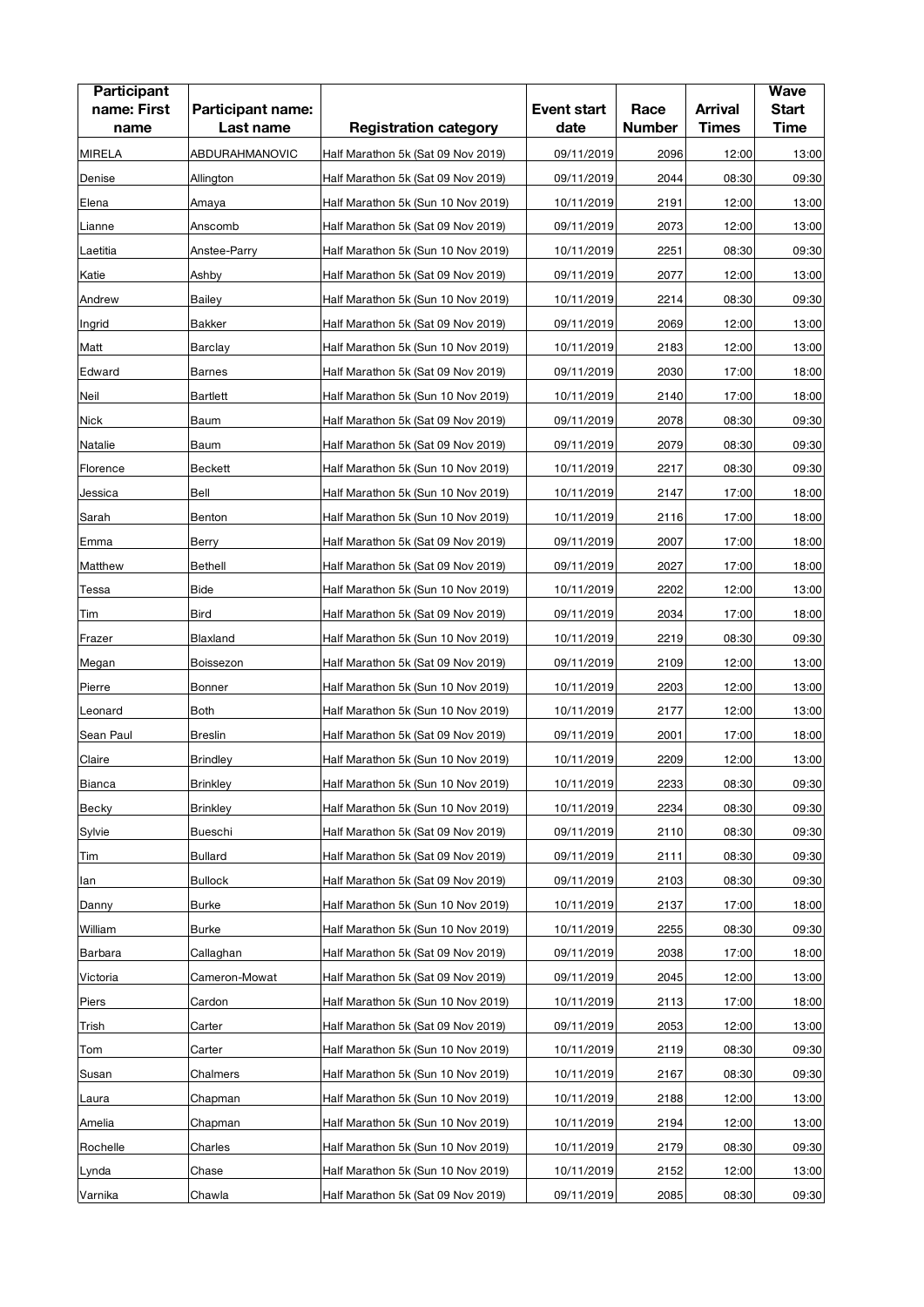| <b>Participant</b><br>name: First<br>name | Participant name:<br>Last name | <b>Registration category</b>                                             | <b>Event start</b><br>date | Race<br><b>Number</b> | <b>Arrival</b><br><b>Times</b> | <b>Wave</b><br><b>Start</b><br><b>Time</b> |
|-------------------------------------------|--------------------------------|--------------------------------------------------------------------------|----------------------------|-----------------------|--------------------------------|--------------------------------------------|
| Megan                                     | Cheyney                        | Half Marathon 5k (Sun 10 Nov 2019)                                       | 10/11/2019                 | 2218                  | 08:30                          | 09:30                                      |
| Lisa                                      | Cirenza                        | Half Marathon 5k (Sun 10 Nov 2019)                                       | 10/11/2019                 | 2256                  | 08:30                          | 09:30                                      |
| Louise                                    | Clapp                          | Half Marathon 5k (Sat 09 Nov 2019)                                       | 09/11/2019                 | 2055                  | 12:00                          | 13:00                                      |
| Hayley                                    | Clark                          | Half Marathon 5k (Sat 09 Nov 2019)                                       | 09/11/2019                 | 2071                  | 12:00                          | 13:00                                      |
| Denis                                     | Clarke                         | Half Marathon 5k (Sat 09 Nov 2019)                                       | 09/11/2019                 | 2064                  | 12:00                          | 13:00                                      |
| Michael                                   | Clarke                         | Half Marathon 5k (Sun 10 Nov 2019)                                       | 10/11/2019                 | 2133                  | 17:00                          | 18:00                                      |
| Philippa                                  | Coates                         | Half Marathon 5k (Sat 09 Nov 2019)                                       | 09/11/2019                 | 9979                  | 08:30                          | 09:30                                      |
| Elaine                                    | Coker                          | Half Marathon 5k (Sun 10 Nov 2019)                                       | 10/11/2019                 | 2220                  | 12:00                          | 13:00                                      |
| Emma                                      | Cole                           | Half Marathon 5k (Sun 10 Nov 2019)                                       | 10/11/2019                 | 2172                  | 12:00                          | 13:00                                      |
| Felicity                                  | Cottle                         | Half Marathon 5k (Sat 09 Nov 2019)                                       | 09/11/2019                 | 2042                  | 12:00                          | 13:00                                      |
|                                           | Cowley                         |                                                                          |                            | 2197                  | 12:00                          | 13:00                                      |
| Stephen                                   |                                | Half Marathon 5k (Sun 10 Nov 2019)<br>Half Marathon 5k (Sun 10 Nov 2019) | 10/11/2019                 | 2138                  | 12:00                          | 13:00                                      |
| Craig                                     | Crawford                       |                                                                          | 10/11/2019                 | 2160                  | 12:00                          | 13:00                                      |
| Zach                                      | Crompton                       | Half Marathon 5k (Sun 10 Nov 2019)                                       | 10/11/2019                 |                       |                                |                                            |
| Jilly                                     | Cross                          | Half Marathon 5k (Sun 10 Nov 2019)                                       | 10/11/2019                 | 2228                  | 08:30                          | 09:30                                      |
| Steven                                    | Davey                          | Half Marathon 5k (Sun 10 Nov 2019)                                       | 10/11/2019                 | 2248                  | 08:30                          | 09:30                                      |
| Gareth                                    | Davis                          | Half Marathon 5k (Sat 09 Nov 2019)                                       | 09/11/2019                 | 2059                  | 12:00                          | 13:00                                      |
| Pippa                                     | Davis                          | Half Marathon 5k (Sun 10 Nov 2019)                                       | 10/11/2019                 | 2170                  | 12:00                          | 13:00                                      |
| Stuart                                    | Dean                           | Half Marathon 5k (Sun 10 Nov 2019)                                       | 10/11/2019                 | 2249                  | 08:30                          | 09:30                                      |
| Emerson                                   | Deo                            | Half Marathon 5k (Sun 10 Nov 2019)                                       | 10/11/2019                 | 2176                  | 12:00                          | 13:00                                      |
| Steve                                     | <b>Dickens</b>                 | Half Marathon 5k (Sat 09 Nov 2019)                                       | 09/11/2019                 | 2013                  | 17:00                          | 18:00                                      |
| Sarah                                     | <b>Dickens</b>                 | Half Marathon 5k (Sat 09 Nov 2019)                                       | 09/11/2019                 | 2074                  | 12:00                          | 13:00                                      |
| Antoine                                   | Dillée                         | Half Marathon 5k (Sun 10 Nov 2019)                                       | 10/11/2019                 | 2125                  | 17:00                          | 18:00                                      |
| Daniela                                   | Dionisio-Clark                 | Half Marathon 5k (Sun 10 Nov 2019)                                       | 10/11/2019                 | 2213                  | 12:00                          | 13:00                                      |
| Alexander                                 | Dixey                          | Half Marathon 5k (Sun 10 Nov 2019)                                       | 10/11/2019                 | 9978                  | 08:30                          | 09:30                                      |
| Amy                                       | Doman                          | Half Marathon 5k (Sun 10 Nov 2019)                                       | 10/11/2019                 | 2208                  | 12:00                          | 13:00                                      |
| Eleanor                                   | Doody                          | Half Marathon 5k (Sat 09 Nov 2019)                                       | 09/11/2019                 | 2014                  | 17:00                          | 18:00                                      |
| lan                                       | Douglas                        | Half Marathon 5k (Sun 10 Nov 2019)                                       | 10/11/2019                 | 2174                  | 12:00                          | 13:00                                      |
| Tane                                      | Dunlop                         | Half Marathon 5k (Sun 10 Nov 2019)                                       | 10/11/2019                 | 2169                  | 08:30                          | 09:30                                      |
| Nadine                                    | El-Enany                       | Half Marathon 5k (Sun 10 Nov 2019)                                       | 10/11/2019                 | 2123                  | 17:00                          | 18:00                                      |
| Amy                                       | Ellerker                       | Half Marathon 5k (Sun 10 Nov 2019)                                       | 10/11/2019                 | 2112                  | 17:00                          | 18:00                                      |
| Mabel                                     | Ellerker                       | Half Marathon 5k (Sun 10 Nov 2019)                                       | 10/11/2019                 | 2120                  | 17:00                          | 18:00                                      |
| William                                   | Emms                           | Half Marathon 5k (Sun 10 Nov 2019)                                       | 10/11/2019                 | 2247                  | 08:30                          | 09:30                                      |
| Gemma                                     | Farnsworth                     | Half Marathon 5k (Sun 10 Nov 2019)                                       | 10/11/2019                 | 2199                  | 08:30                          | 09:30                                      |
| Elsa                                      | Favario                        | Half Marathon 5k (Sun 10 Nov 2019)                                       | 10/11/2019                 | 2178                  | 12:00                          | 13:00                                      |
| Julie                                     | Fewings                        | Half Marathon 5k (Sun 10 Nov 2019)                                       | 10/11/2019                 | 2258                  | 08:30                          | 09:30                                      |
| lan                                       | Fielding                       | Half Marathon 5k (Sat 09 Nov 2019)                                       | 09/11/2019                 | 2158                  | 17:00                          | 18:00                                      |
| Lynne                                     | Fountain                       | Half Marathon 5k (Sun 10 Nov 2019)                                       | 10/11/2019                 | 2165                  | 12:00                          | 13:00                                      |
| Andy                                      | Fowkes                         | Half Marathon 5k (Sun 10 Nov 2019)                                       | 10/11/2019                 | 2182                  | 12:00                          | 13:00                                      |
| Victoria                                  | Fox                            | Half Marathon 5k (Sun 10 Nov 2019)                                       | 10/11/2019                 | 2222                  | 12:00                          | 13:00                                      |
| Sally                                     | Franks                         | Half Marathon 5k (Sun 10 Nov 2019)                                       | 10/11/2019                 | 2175                  | 12:00                          | 13:00                                      |
| Brian                                     | Fraser                         | Half Marathon 5k (Sun 10 Nov 2019)                                       | 10/11/2019                 | 2129                  | 17:00                          | 18:00                                      |
| Catherine                                 | Frehill                        | Half Marathon 5k (Sat 09 Nov 2019)                                       | 09/11/2019                 | 2098                  | 12:00                          | 13:00                                      |
| Hazel                                     | Fulker                         | Half Marathon 5k (Sat 09 Nov 2019)                                       | 09/11/2019                 | 2099                  | 12:00                          | 13:00                                      |
| Toby                                      | Furnivall                      | Half Marathon 5k (Sat 09 Nov 2019)                                       | 09/11/2019                 | 2010                  | 12:00                          | 13:00                                      |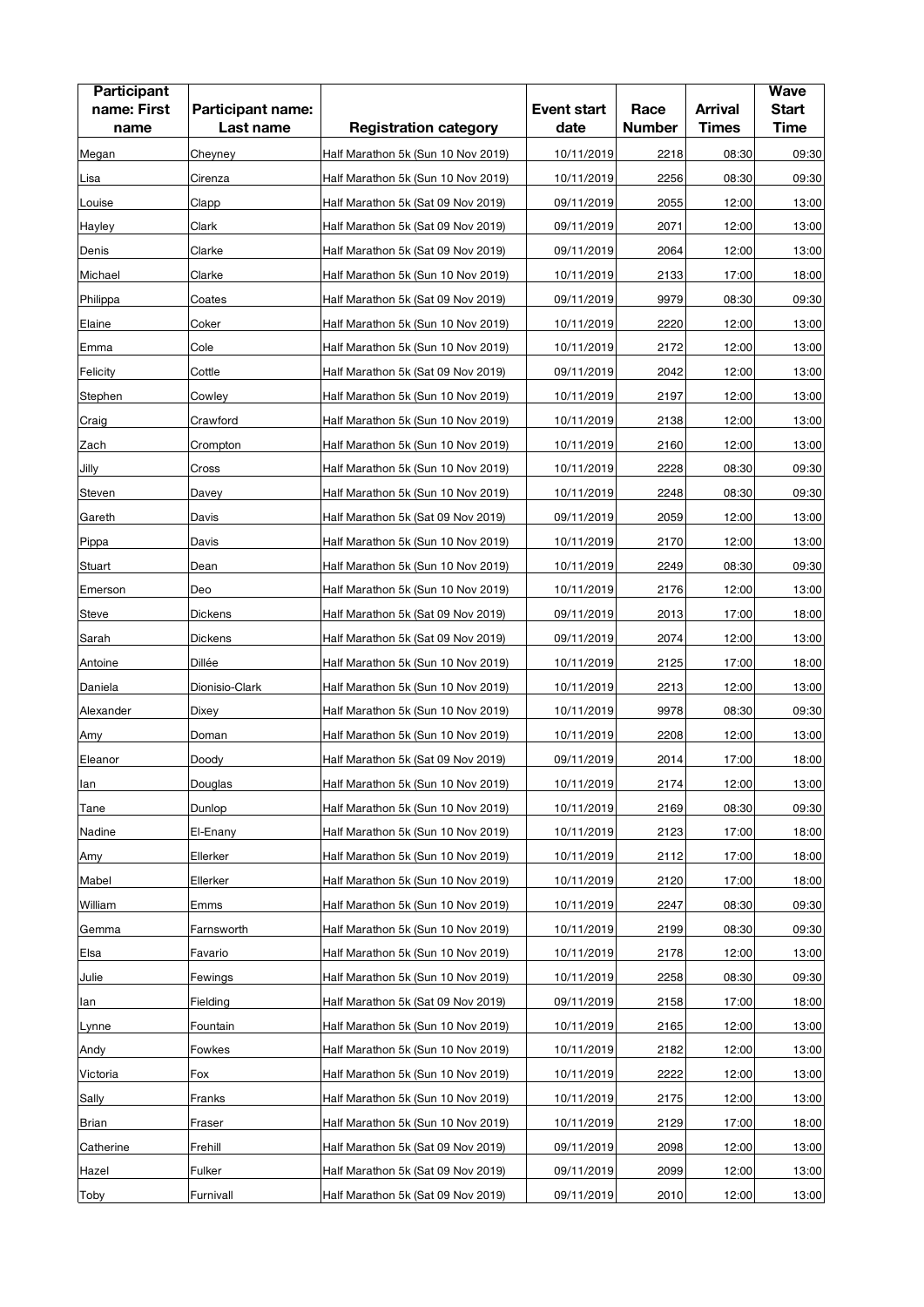| <b>Participant</b>  |                                |                                    |                            |                       |                                | <b>Wave</b>                 |
|---------------------|--------------------------------|------------------------------------|----------------------------|-----------------------|--------------------------------|-----------------------------|
| name: First<br>name | Participant name:<br>Last name | <b>Registration category</b>       | <b>Event start</b><br>date | Race<br><b>Number</b> | <b>Arrival</b><br><b>Times</b> | <b>Start</b><br><b>Time</b> |
|                     |                                |                                    |                            |                       |                                |                             |
| Raquel              | Garcia-Cabrera                 | Half Marathon 5k (Sun 10 Nov 2019) | 10/11/2019                 | 2130                  | 12:00                          | 13:00                       |
| korahn              | gayle                          | Half Marathon 5k (Sun 10 Nov 2019) | 10/11/2019                 | 2253                  | 08:30                          | 09:30                       |
| Sarah               | Gillespie                      | Half Marathon 5k (Sun 10 Nov 2019) | 10/11/2019                 | 2159                  | 17:00                          | 18:00                       |
| Mark                | Godsalve                       | Half Marathon 5k (Sat 09 Nov 2019) | 09/11/2019                 | 2016                  | 17:00                          | 18:00                       |
| Mark                | Godsalve                       | Half Marathon 5k (Sat 09 Nov 2019) | 09/11/2019                 | 2017                  | 17:00                          | 18:00                       |
| Katey               | Gold                           | Half Marathon 5k (Sun 10 Nov 2019) | 10/11/2019                 | 2151                  | 17:00                          | 18:00                       |
| Marta               | Gonzalo                        | Half Marathon 5k (Sat 09 Nov 2019) | 09/11/2019                 | 2031                  | 17:00                          | 18:00                       |
| Heather             | Grierson                       | Half Marathon 5k (Sun 10 Nov 2019) | 10/11/2019                 | 2241                  | 08:30                          | 09:30                       |
| Filip               | Grzejszczyk                    | Half Marathon 5k (Sat 09 Nov 2019) | 09/11/2019                 | 2062                  | 12:00                          | 13:00                       |
| Keyur               | Gudka                          | Half Marathon 5k (Sun 10 Nov 2019) | 10/11/2019                 | 2246                  | 08:30                          | 09:30                       |
| Hazel               | Guth                           | Half Marathon 5k (Sun 10 Nov 2019) | 10/11/2019                 | 2195                  | 08:30                          | 09:30                       |
| Matthew             | Gwynne                         | Half Marathon 5k (Sun 10 Nov 2019) | 10/11/2019                 | 2142                  | 17:00                          | 18:00                       |
| Andy                | Hall                           | Half Marathon 5k (Sun 10 Nov 2019) | 10/11/2019                 | 2143                  | 08:30                          | 09:30                       |
| Sharon              | Hallett                        | Half Marathon 5k (Sat 09 Nov 2019) | 09/11/2019                 | 2105                  | 08:30                          | 09:30                       |
| Lee                 | Hardwick                       | Half Marathon 5k (Sat 09 Nov 2019) | 09/11/2019                 | 2100                  | 08:30                          | 09:30                       |
| Mark                | Harmon                         | Half Marathon 5k (Sat 09 Nov 2019) | 09/11/2019                 | 2015                  | 17:00                          | 18:00                       |
| Todd                | Harris                         | Half Marathon 5k (Sun 10 Nov 2019) | 10/11/2019                 | 2173                  | 12:00                          | 13:00                       |
| Katherine           | Harris                         | Half Marathon 5k (Sun 10 Nov 2019) | 10/11/2019                 | 2244                  | 08:30                          | 09:30                       |
| Shaun               | Hart                           | Half Marathon 5k (Sun 10 Nov 2019) | 10/11/2019                 | 2149                  | 12:00                          | 13:00                       |
| Aubrey              | Hayward                        | Half Marathon 5k (Sat 09 Nov 2019) | 09/11/2019                 | 2101                  | 08:30                          | 09:30                       |
| Michael             | Heaven                         | Half Marathon 5k (Sun 10 Nov 2019) | 10/11/2019                 | 2002                  | 17:00                          | 18:00                       |
| Gary                | Hedges                         | Half Marathon 5k (Sun 10 Nov 2019) | 10/11/2019                 | 2121                  | 12:00                          | 13:00                       |
| Anne                | Heseltine                      | Half Marathon 5k (Sat 09 Nov 2019) | 09/11/2019                 | 2097                  | 12:00                          | 13:00                       |
| <b>STEPHANIE</b>    | Hibbitt                        | Half Marathon 5k (Sun 10 Nov 2019) | 10/11/2019                 | 2185                  | 12:00                          | 13:00                       |
| Paul                | Hibbitt                        | Half Marathon 5k (Sun 10 Nov 2019) | 10/11/2019                 | 2186                  | 12:00                          | 13:00                       |
| Lisa                | Hinton                         | Half Marathon 5k (Sun 10 Nov 2019) | 10/11/2019                 | 2198                  | 12:00                          | 13:00                       |
| Hayley              | Hobley                         | Half Marathon 5k (Sat 09 Nov 2019) | 09/11/2019                 | 2040                  | 12:00                          | 13:00                       |
| Kirsty              | Hoffmann                       | Half Marathon 5k (Sun 10 Nov 2019) | 10/11/2019                 | 2156                  | 17:00                          | 18:00                       |
| Rosie               | Holden                         | Half Marathon 5k (Sun 10 Nov 2019) | 10/11/2019                 | 2231                  | 08:30                          | 09:30                       |
| David               | Hughes                         | Half Marathon 5k (Sun 10 Nov 2019) | 10/11/2019                 | 2148                  | 17:00                          | 18:00                       |
| Adam                | Hunt                           | Half Marathon 5k (Sun 10 Nov 2019) | 10/11/2019                 | 2211                  | 08:30                          | 09:30                       |
| Nick                | Jackson-Smith                  | Half Marathon 5k (Sun 10 Nov 2019) | 10/11/2019                 | 2229                  | 08:30                          | 09:30                       |
| lan                 | James                          | Half Marathon 5k (Sun 10 Nov 2019) | 10/11/2019                 | 2124                  | 17:00                          | 18:00                       |
| Candy               | Johnson                        | Half Marathon 5k (Sat 09 Nov 2019) | 09/11/2019                 | 9999                  | 08:30                          | 09:30                       |
|                     |                                |                                    |                            |                       |                                |                             |
| Aled                | Jones                          | Half Marathon 5k (Sun 10 Nov 2019) | 10/11/2019                 | 2114                  | 17:00                          | 18:00                       |
| Layla               | Karimi                         | Half Marathon 5k (Sat 09 Nov 2019) | 09/11/2019                 | 2057                  | 12:00                          | 13:00                       |
| Sarah               | Keenan                         | Half Marathon 5k (Sun 10 Nov 2019) | 10/11/2019                 | 2117                  | 17:00                          | 18:00                       |
| Kerry               | King                           | Half Marathon 5k (Sun 10 Nov 2019) | 10/11/2019                 | 2118                  | 17:00                          | 18:00                       |
| Shaun               | Kitchener                      | Half Marathon 5k (Sat 09 Nov 2019) | 09/11/2019                 | 2060                  | 12:00                          | 13:00                       |
| Fatima              | Klempic-Selmanovic             | Half Marathon 5k (Sun 10 Nov 2019) | 10/11/2019                 | 2227                  | 08:30                          | 09:30                       |
| Nicole              | Knight                         | Half Marathon 5k (Sat 09 Nov 2019) | 09/11/2019                 | 2008                  | 08:30                          | 09:30                       |
| Kerrie              | Lacey                          | Half Marathon 5k (Sun 10 Nov 2019) | 10/11/2019                 | 2164                  | 12:00                          | 13:00                       |
| Clarisse Ann        | Lagman                         | Half Marathon 5k (Sun 10 Nov 2019) | 10/11/2019                 | 2207                  | 12:00                          | 13:00                       |
| Emily               | Laing                          | Half Marathon 5k (Sat 09 Nov 2019) | 09/11/2019                 | 2022                  | 17:00                          | 18:00                       |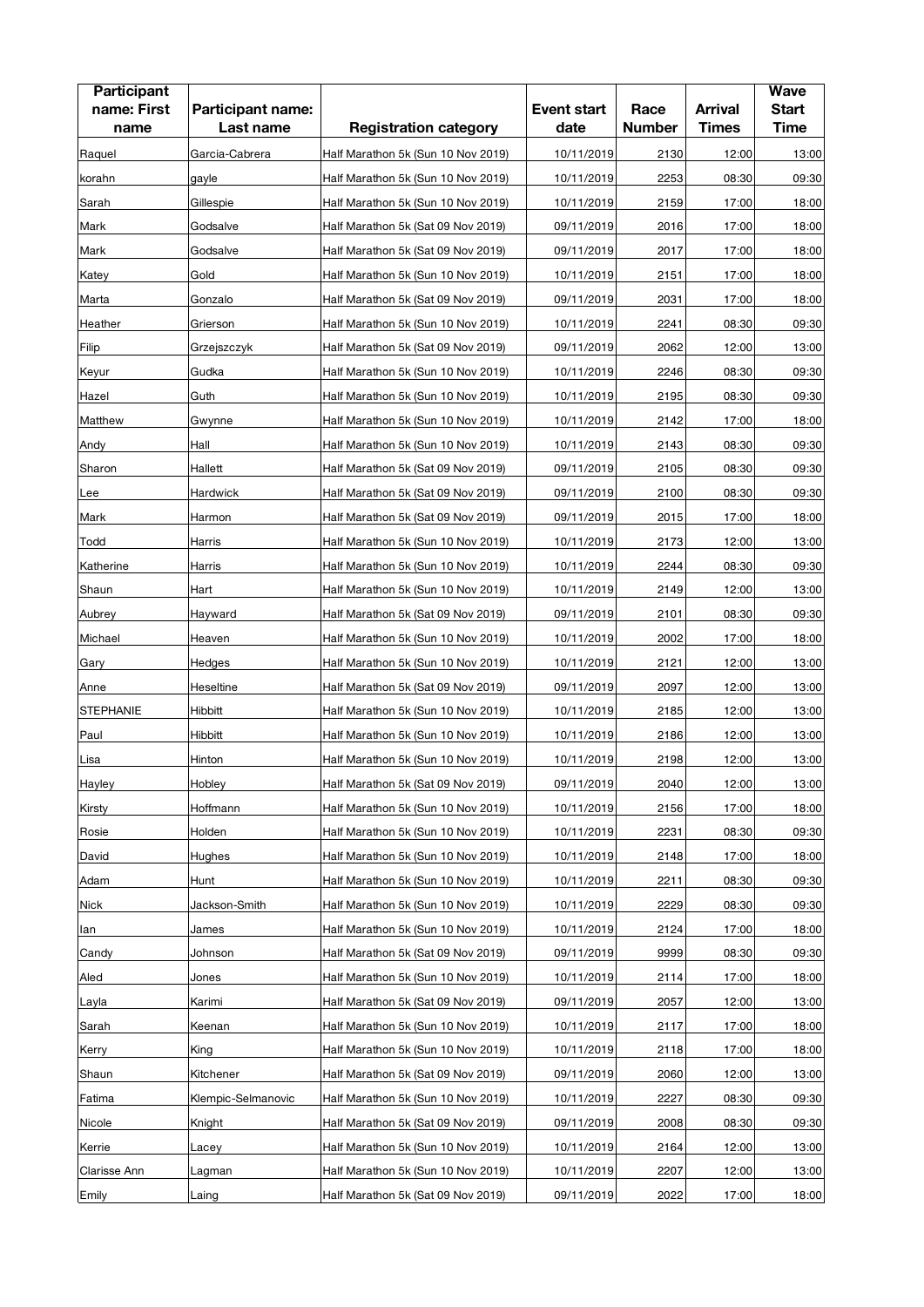| <b>Participant</b> |                   |                                    |                    |               |                | <b>Wave</b>  |
|--------------------|-------------------|------------------------------------|--------------------|---------------|----------------|--------------|
| name: First        | Participant name: |                                    | <b>Event start</b> | Race          | <b>Arrival</b> | <b>Start</b> |
| name               | Last name         | <b>Registration category</b>       | date               | <b>Number</b> | <b>Times</b>   | <b>Time</b>  |
| Liz                | Laird             | Half Marathon 5k (Sat 09 Nov 2019) | 09/11/2019         | 2032          | 17:00          | 18:00        |
| Lydia              | Leatse            | Half Marathon 5k (Sun 10 Nov 2019) | 10/11/2019         | 2192          | 12:00          | 13:00        |
| Becky              | Lees              | Half Marathon 5k (Sat 09 Nov 2019) | 09/11/2019         | 2092          | 12:00          | 13:00        |
| Jason              | Levy              | Half Marathon 5k (Sun 10 Nov 2019) | 10/11/2019         | 2245          | 08:30          | 09:30        |
| Leslie             | Li                | Half Marathon 5k (Sun 10 Nov 2019) | 10/11/2019         | 2139          | 17:00          | 18:00        |
| Ariadna            | Lieto Martin      | Half Marathon 5k (Sun 10 Nov 2019) | 10/11/2019         | 2210          | 08:30          | 09:30        |
| sheila             | lucas             | Half Marathon 5k (Sun 10 Nov 2019) | 10/11/2019         | 2205          | 08:30          | 09:30        |
| Anthony            | Macdonald         | Half Marathon 5k (Sat 09 Nov 2019) | 09/11/2019         | 2023          | 17:00          | 18:00        |
| Lucilla            | Macdonald         | Half Marathon 5k (Sat 09 Nov 2019) | 09/11/2019         | 2054          | 12:00          | 13:00        |
| Eleanor            | Mack              | Half Marathon 5k (Sun 10 Nov 2019) | 10/11/2019         | 2146          | 17:00          | 18:00        |
| Crystal            | Makepeace         | Half Marathon 5k (Sat 09 Nov 2019) | 09/11/2019         | 2070          | 12:00          | 13:00        |
| Elodie             | Malard            | Half Marathon 5k (Sun 10 Nov 2019) | 10/11/2019         | 2155          | 12:00          | 13:00        |
| Sean               | Malkin            | Half Marathon 5k (Sat 09 Nov 2019) | 09/11/2019         | 2046          | 12:00          | 13:00        |
| vicky              | malmsjo           | Half Marathon 5k (Sat 09 Nov 2019) | 09/11/2019         | 2048          | 12:00          | 13:00        |
| Ryan               | Malone            | Half Marathon 5k (Sun 10 Nov 2019) | 10/11/2019         | 2230          | 08:30          | 09:30        |
| Paul               | Manson            | Half Marathon 5k (Sat 09 Nov 2019) | 09/11/2019         | 2026          | 17:00          | 18:00        |
| CHARLOTTE          | <b>MATHERS</b>    | Half Marathon 5k (Sat 09 Nov 2019) | 09/11/2019         | 2104          | 08:30          | 09:30        |
| Marcin             | Mazurek           | Half Marathon 5k (Sun 10 Nov 2019) | 10/11/2019         | 2242          | 08:30          | 09:30        |
| Sarah              | McDonald          | Half Marathon 5k (Sun 10 Nov 2019) | 10/11/2019         | 2190          | 12:00          | 13:00        |
| Charlotte          | McGettigan        | Half Marathon 5k (Sat 09 Nov 2019) | 09/11/2019         | 2087          | 12:00          | 13:00        |
| Catherine          | McGrath           | Half Marathon 5k (Sat 09 Nov 2019) | 09/11/2019         | 2082          | 08:30          | 09:30        |
| Clare              | McMenemy          | Half Marathon 5k (Sat 09 Nov 2019) | 09/11/2019         | 2065          | 12:00          | 13:00        |
| Alexandra          | McTeare           | Half Marathon 5k (Sun 10 Nov 2019) | 10/11/2019         | 2193          | 12:00          | 13:00        |
| Olivia             | Michelmore        | Half Marathon 5k (Sun 10 Nov 2019) | 10/11/2019         | 2003          | 17:00          | 18:00        |
| Eleanor            | Midgley           | Half Marathon 5k (Sun 10 Nov 2019) | 10/11/2019         | 2232          | 08:30          | 09:30        |
| Sunit              | Mistry            | Half Marathon 5k (Sat 09 Nov 2019) | 09/11/2019         | 2106          | 08:30          | 09:30        |
| Akit               | Mistry            | Half Marathon 5k (Sat 09 Nov 2019) | 09/11/2019         | 2107          | 08:30          | 09:30        |
| Olivia             | Mitchell          | Half Marathon 5k (Sat 09 Nov 2019) | 09/11/2019         | 2036          | 17:00          | 18:00        |
| Jack               | Mitchell          | Half Marathon 5k (Sat 09 Nov 2019) | 09/11/2019         | 2088          | 08:30          | 09:30        |
| Julie              | Moran             | Half Marathon 5k (Sat 09 Nov 2019) | 09/11/2019         | 2080          | 08:30          | 09:30        |
| Lara               | Morgan            | Half Marathon 5k (Sat 09 Nov 2019) | 09/11/2019         | 2012          | 17:00          | 18:00        |
| Helen              | Muir              | Half Marathon 5k (Sun 10 Nov 2019) | 10/11/2019         | 2221          | 08:30          | 09:30        |
| Giovanni           | Muretto           | Half Marathon 5k (Sun 10 Nov 2019) | 10/11/2019         | 2122          | 17:00          | 18:00        |
| Deborah            | Murphy            | Half Marathon 5k (Sun 10 Nov 2019) | 10/11/2019         | 2236          | 08:30          | 09:30        |
| Aymeric            | Nebot             | Half Marathon 5k (Sun 10 Nov 2019) | 10/11/2019         | 2135          | 17:00          | 18:00        |
| Andy               | Notley            | Half Marathon 5k (Sat 09 Nov 2019) | 09/11/2019         | 2011          | 17:00          | 18:00        |
| Kimberley          | O'Donnell         | Half Marathon 5k (Sun 10 Nov 2019) | 10/11/2019         | 2237          | 08:30          | 09:30        |
| Killian            | O'Driscoll-Hadji  | Half Marathon 5k (Sun 10 Nov 2019) | 10/11/2019         | 2181          | 12:00          | 13:00        |
| Kaz                | Ombok             | Half Marathon 5k (Sat 09 Nov 2019) | 09/11/2019         | 2005          | 17:00          | 18:00        |
| Kaz                | Ombok             | Half Marathon 5k (Sat 09 Nov 2019) | 09/11/2019         | 2006          | 17:00          | 18:00        |
| Chantelle          | Otto              | Half Marathon 5k (Sun 10 Nov 2019) | 10/11/2019         | 2161          | 12:00          | 13:00        |
| Sarah              | Peachey           | Half Marathon 5k (Sun 10 Nov 2019) | 10/11/2019         | 2162          | 12:00          | 13:00        |
| Samantha           | Pennell           | Half Marathon 5k (Sat 09 Nov 2019) | 09/11/2019         | 2091          | 08:30          | 09:30        |
| Georgina           | Peters            | Half Marathon 5k (Sun 10 Nov 2019) | 10/11/2019         | 2144          | 17:00          | 18:00        |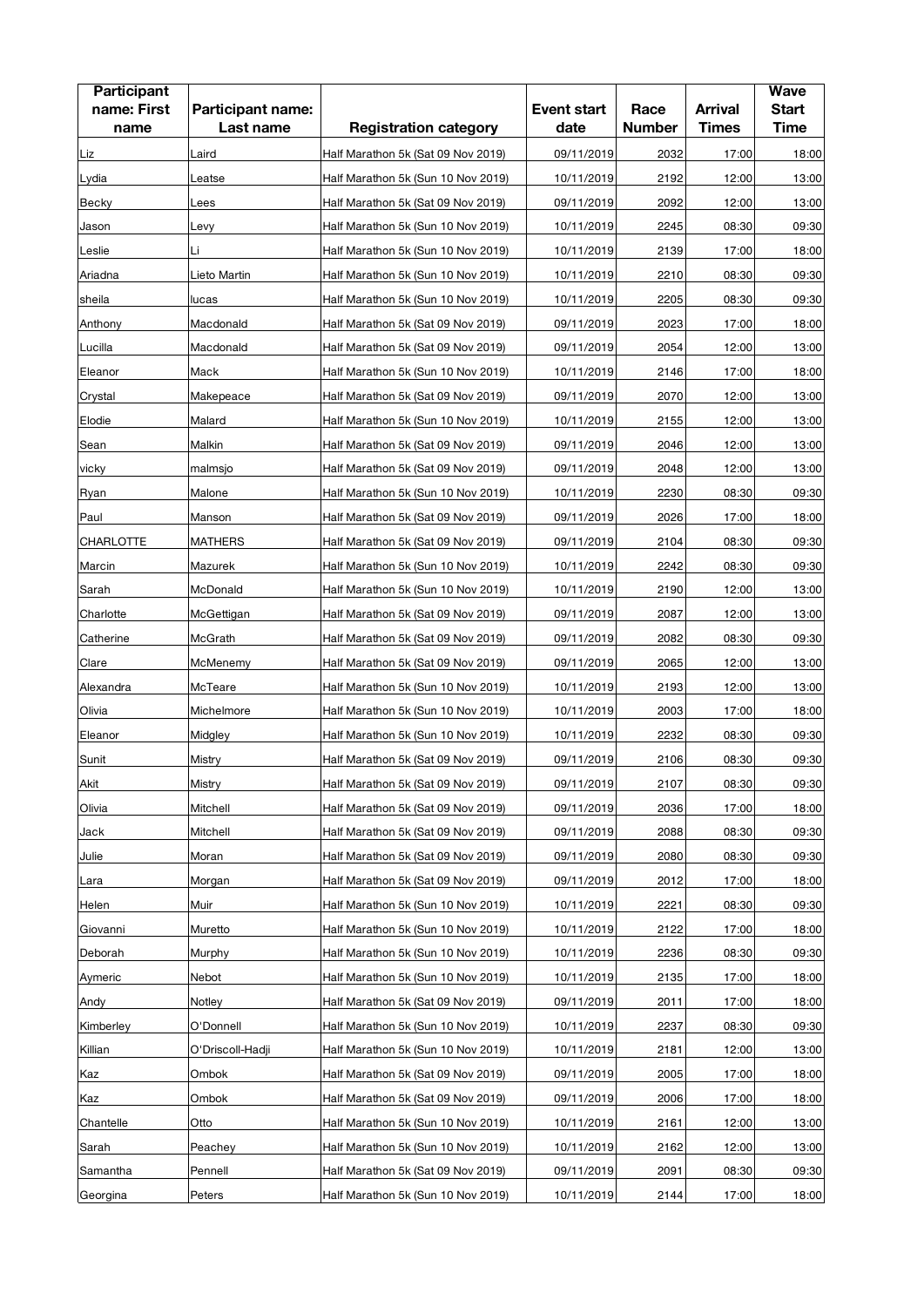| <b>Participant</b><br>name: First<br>name | Participant name:<br>Last name | <b>Registration category</b>       | <b>Event start</b><br>date | Race<br><b>Number</b> | <b>Arrival</b><br><b>Times</b> | <b>Wave</b><br><b>Start</b><br><b>Time</b> |
|-------------------------------------------|--------------------------------|------------------------------------|----------------------------|-----------------------|--------------------------------|--------------------------------------------|
| Greg                                      | Phillips                       | Half Marathon 5k (Sat 09 Nov 2019) | 09/11/2019                 | 2019                  | 12:00                          | 13:00                                      |
| sarah                                     | phipps                         | Half Marathon 5k (Sun 10 Nov 2019) | 10/11/2019                 | 2250                  | 08:30                          | 09:30                                      |
| David                                     | Piha                           | Half Marathon 5k (Sun 10 Nov 2019) | 10/11/2019                 | 2150                  | 12:00                          | 13:00                                      |
| Hamish                                    | Pitkeathly                     | Half Marathon 5k (Sat 09 Nov 2019) | 09/11/2019                 | 2021                  | 17:00                          | 18:00                                      |
| Steve                                     | Presland                       | Half Marathon 5k (Sun 10 Nov 2019) | 10/11/2019                 | 2153                  | 17:00                          | 18:00                                      |
| Kim                                       | Previdi                        | Half Marathon 5k (Sat 09 Nov 2019) | 09/11/2019                 | 2043                  | 08:30                          | 09:30                                      |
| Colin                                     | Prieto                         | Half Marathon 5k (Sun 10 Nov 2019) | 10/11/2019                 | 2136                  | 17:00                          | 18:00                                      |
| Susan                                     | Principe                       | Half Marathon 5k (Sat 09 Nov 2019) | 09/11/2019                 | 2089                  | 08:30                          | 09:30                                      |
| David                                     | Procter                        | Half Marathon 5k (Sun 10 Nov 2019) | 10/11/2019                 | 2204                  | 12:00                          | 13:00                                      |
| Carina                                    | Quayle                         | Half Marathon 5k (Sun 10 Nov 2019) | 10/11/2019                 | 2171                  | 12:00                          | 13:00                                      |
|                                           |                                |                                    |                            | 2154                  | 12:00                          | 13:00                                      |
| Thoralf                                   | Rapsch                         | Half Marathon 5k (Sun 10 Nov 2019) | 10/11/2019                 |                       |                                |                                            |
| Natasha                                   | Ratter                         | Half Marathon 5k (Sun 10 Nov 2019) | 10/11/2019                 | 2238                  | 08:30                          | 09:30                                      |
| goran                                     | raven                          | Half Marathon 5k (Sun 10 Nov 2019) | 10/11/2019                 | 2145                  | 17:00                          | 18:00                                      |
| lain                                      | Redford                        | Half Marathon 5k (Sun 10 Nov 2019) | 10/11/2019                 | 2127                  | 17:00                          | 18:00                                      |
| Liz                                       | Redford                        | Half Marathon 5k (Sun 10 Nov 2019) | 10/11/2019                 | 2180                  | 12:00                          | 13:00                                      |
| Paul                                      | Regnier                        | Half Marathon 5k (Sat 09 Nov 2019) | 09/11/2019                 | 2041                  | 12:00                          | 13:00                                      |
| Alketa                                    | Rexha                          | Half Marathon 5k (Sat 09 Nov 2019) | 09/11/2019                 | 2068                  | 12:00                          | 13:00                                      |
| Katherine                                 | Roberts                        | Half Marathon 5k (Sun 10 Nov 2019) | 10/11/2019                 | 2189                  | 12:00                          | 13:00                                      |
| Laura                                     | Roe                            | Half Marathon 5k (Sat 09 Nov 2019) | 09/11/2019                 | 2102                  | 08:30                          | 09:30                                      |
| Lydia                                     | Rosen                          | Half Marathon 5k (Sun 10 Nov 2019) | 10/11/2019                 | 2212                  | 08:30                          | 09:30                                      |
| Yuriy                                     | Roshchupkin                    | Half Marathon 5k (Sat 09 Nov 2019) | 09/11/2019                 | 2037                  | 17:00                          | 18:00                                      |
| Philip                                    | Ross                           | Half Marathon 5k (Sat 09 Nov 2019) | 09/11/2019                 | 2049                  | 12:00                          | 13:00                                      |
| Rachael                                   | Ross                           | Half Marathon 5k (Sat 09 Nov 2019) | 09/11/2019                 | 2050                  | 12:00                          | 13:00                                      |
| Sally                                     | Rowbotham                      | Half Marathon 5k (Sat 09 Nov 2019) | 09/11/2019                 | 2039                  | 12:00                          | 13:00                                      |
| Simona                                    | Rucharova                      | Half Marathon 5k (Sat 09 Nov 2019) | 09/11/2019                 | 2024                  | 17:00                          | 18:00                                      |
| Andrew                                    | Runagall                       | Half Marathon 5k (Sat 09 Nov 2019) | 09/11/2019                 | 2081                  | 08:30                          | 09:30                                      |
| Kareen                                    | Russell                        | Half Marathon 5k (Sat 09 Nov 2019) | 09/11/2019                 | 2090                  | 08:30                          | 09:30                                      |
| Elian                                     | Sabba                          | Half Marathon 5k (Sun 10 Nov 2019) | 10/11/2019                 | 2226                  | 08:30                          | 09:30                                      |
| Michelle                                  | Samuel                         | Half Marathon 5k (Sat 09 Nov 2019) | 09/11/2019                 | 2061                  | 12:00                          | 13:00                                      |
| Charlotte                                 | Scott                          | Half Marathon 5k (Sat 09 Nov 2019) | 09/11/2019                 | 2047                  | 12:00                          | 13:00                                      |
| Steven                                    | Scott                          | Half Marathon 5k (Sat 09 Nov 2019) | 09/11/2019                 | 2056                  | 08:30                          | 09:30                                      |
| Anna                                      | Seecharan                      | Half Marathon 5k (Sun 10 Nov 2019) | 10/11/2019                 | 2239                  | 08:30                          | 09:30                                      |
| Emily                                     | Sherriff                       | Half Marathon 5k (Sun 10 Nov 2019) | 10/11/2019                 | 9976                  | 08:30                          | 09:30                                      |
| Harvinder                                 | Singh                          | Half Marathon 5k (Sat 09 Nov 2019) | 09/11/2019                 | 2095                  | 08:30                          | 09:30                                      |
| Dan                                       | Slipper                        | Half Marathon 5k (Sat 09 Nov 2019) | 09/11/2019                 | 2033                  | 17:00                          | 18:00                                      |
| Sarah                                     | Smartt                         | Half Marathon 5k (Sat 09 Nov 2019) | 09/11/2019                 | 2051                  | 12:00                          | 13:00                                      |
| Alex                                      | Smith                          | Half Marathon 5k (Sat 09 Nov 2019) | 09/11/2019                 | 2004                  | 17:00                          | 18:00                                      |
| Rebecca                                   | Smith                          | Half Marathon 5k (Sat 09 Nov 2019) | 09/11/2019                 | 2009                  | 17:00                          | 18:00                                      |
| Ross                                      | Smith                          | Half Marathon 5k (Sat 09 Nov 2019) | 09/11/2019                 | 2035                  | 12:00                          | 13:00                                      |
| Richard                                   | Smith                          | Half Marathon 5k (Sun 10 Nov 2019) | 10/11/2019                 | 2184                  | 12:00                          | 13:00                                      |
| Daniel                                    | Smyth                          | Half Marathon 5k (Sat 09 Nov 2019) | 09/11/2019                 | 2018                  | 17:00                          | 18:00                                      |
| Adam                                      | Speake                         | Half Marathon 5k (Sun 10 Nov 2019) | 10/11/2019                 | 2134                  | 17:00                          | 18:00                                      |
| Lillian                                   | Starke                         | Half Marathon 5k (Sat 09 Nov 2019) | 09/11/2019                 | 2028                  | 12:00                          | 13:00                                      |
| Martin                                    | Steele                         | Half Marathon 5k (Sun 10 Nov 2019) | 10/11/2019                 | 2163                  | 08:30                          | 09:30                                      |